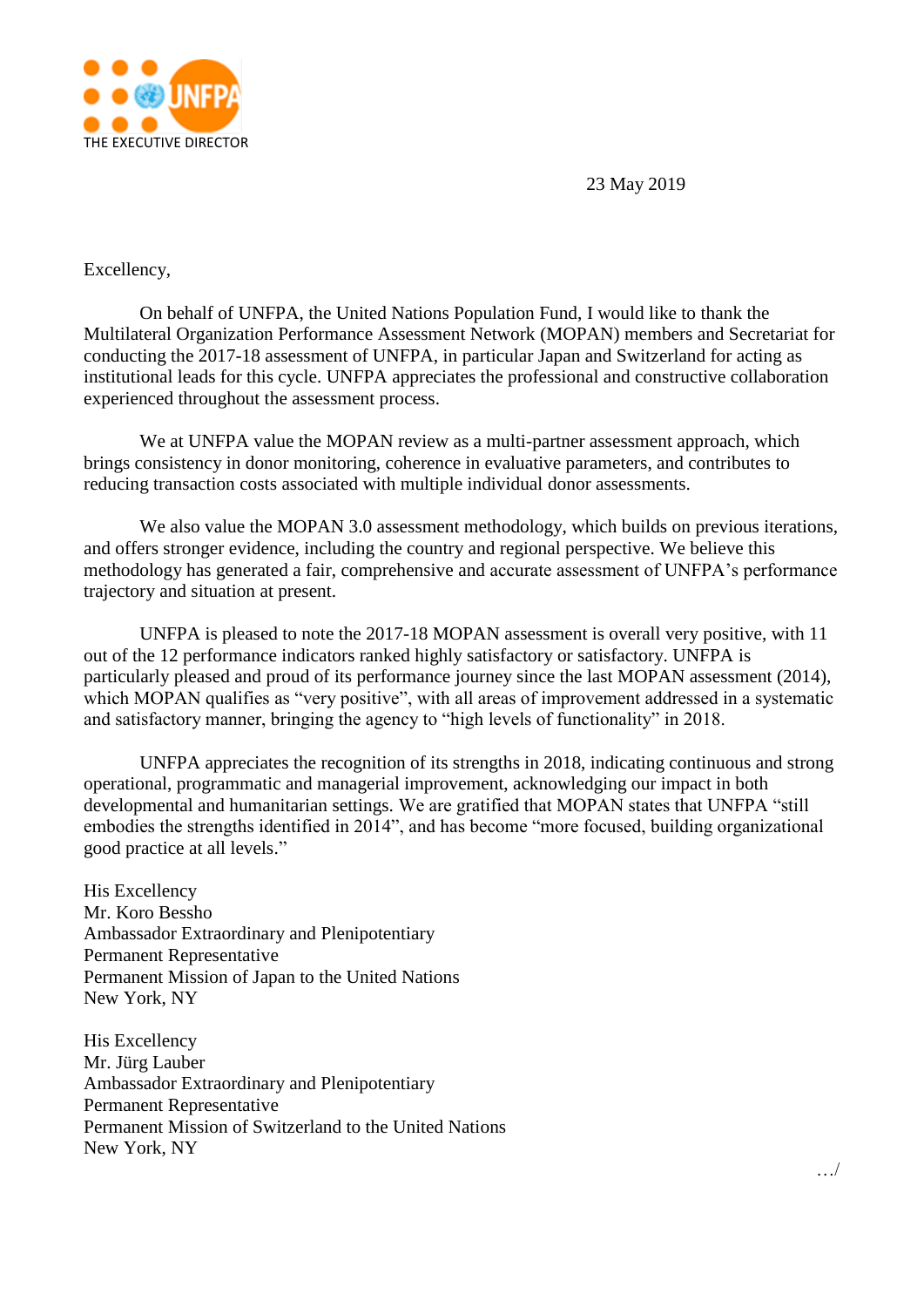We are particularly satisfied with the strong ratings and positive findings in the following areas:

- Clear, focused, results-oriented strategy closely aligned with global frameworks, ownership of which is strong across the organization;
- Human resources function, a strong asset of UNFPA;
- Knowledge management as a key resource, bolstered by improved evaluation processes;
- Good translation of expertise and results base into accessible information;
- Robust and carefully monitored financial and risk management systems;
- Results-based management and monitoring systems well entrenched within UNFPA; which enables linking of activities and expenditures to outcomes and strategic results;
- Active commitment to partnership synergies through Delivering as One and UN reform processes, as well as leadership role in humanitarian settings.

UNFPA also acknowledges the areas identified for improvement that the report highlights, which we are working to improve through actions and initiatives already underway. They are described in more detail below.

In the area for improvement 1, UNFPA recognizes the unique offering it has regarding supporting the production, utilization and dissemination of population and data analytics. Since 2017, we have implemented a renewed Strategy for the 2020 Census Round, which focuses on modernization of censuses and strengthening capacity for greater utilization of census data. Additionally, UNFPA has undertaken an assessment of in-house census expertise, and designed a capacity development strategy to address existing gaps. A process of establishing a census roster for rapid deployment of experts to support countries in need is also ongoing.

In 2018, UNFPA launched the Geo-Referenced Infrastructure and Demographic Data for Development project to support the production, collection, use, and dissemination of high-resolution population, infrastructure and other reference data. UNFPA has been piloting an innovative Population Data Platform, a one stop shop for population data that facilitates access to multiple data sources like censuses and surveys, geospatial boundaries and other geospatial infrastructure data which would be available for all of the United Nations system. External partnerships with World Bank, UN Population Division, and others are also leveraged through the International Committee on Census Coordination. A corporate resource mobilization strategy and fund to support population data generation, utilization and dissemination until 2030 is expected to be launched in late 2019.

In the area for improvement 2; "internal delays in sign-offs and disbursements," UNFPA now periodically measures and reports the amount of time it takes to complete disbursements to implementing partners (IP). Overall, 72 per cent of the disbursements to IP are processed within 15 working days from submission of the funding requests to UNFPA and we continue to work towards more efficient disbursement processes. In the short-term, offices with a larger number of disbursements to IP taking more than 15 working days from the date of submission of the funding requests will be engaged to identify bottlenecks and process issues.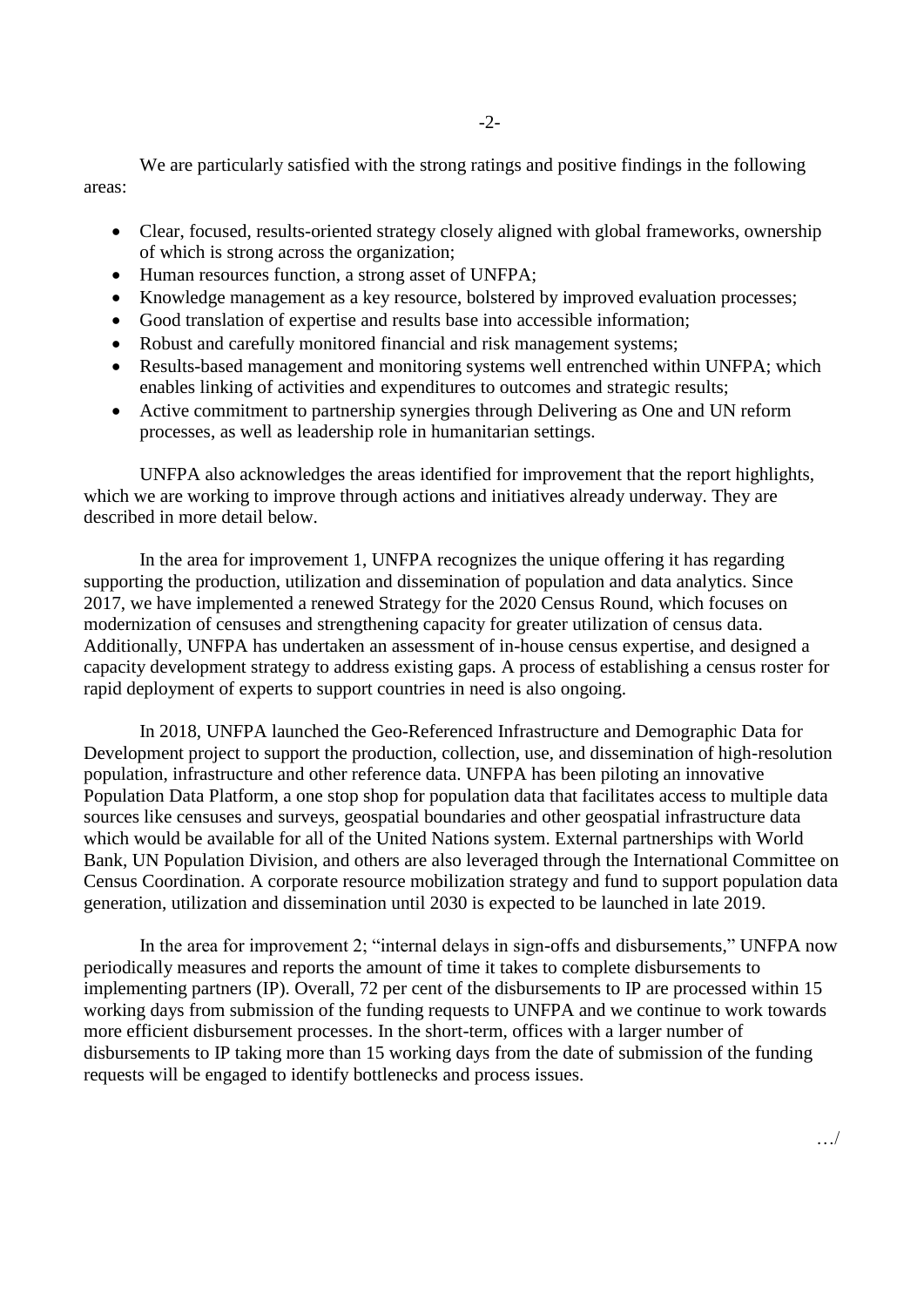In the medium-longer term, the process followed for disbursements to IP will be significantly revised as part of the prospective Enterprise Resources Planning system. The new process will, among other things, reduce the frequency of submission of certified forms, allowing advances for longer periods and reducing the administrative workload for both UNFPA and the IP.

In the area for improvement 3; "seniority level of country representatives for advocacy and policy dialogue," the 2016 Quadrennial Comprehensive Policy Review (QCPR) and General Assembly (GA) 72/279 resolution on the repositioning of the United Nations Development System (UNDS) mandated the UNDS to rethink and optimize UN configuration and programme delivery in countries. Accordingly, a dedicated task team in UNFPA has reviewed the management and accountability arrangements in countries without senior UNFPA Resident Representatives in order to strengthen representation and accountability for results, empower national staff and reinforce partnerships with governments, the new Resident Coordinator (RC) system, and members of the UN Country Teams (UNCT). As the transition to a fully transformed UNDS and new generation of UNCTs will require optimization and rethinking of UN configuration, any changes to the management arrangements and representation will take into account the outcome of the ongoing UNDS repositioning processes, such as the multi-country office and regional reviews, as well as redesigned United Nations Sustainable Development Cooperation Framework (UNDSCF, formerly known as UNDAF).

In area for improvement 4, "UNFPA's engagement with partners at country level," we are pleased of the acknowledgment that most Country Offices engaged effectively with IP. UNFPA will further improve, as stated in the Strategic Plan 2018-2021, multi-stakeholders partnerships by supporting innovative platforms that strengthen collaboration with governments, as well as with civil society and the private sector. To strengthen national ownership and capacity, and delivery of the Sustainable Development Agenda, UNFPA will continue building on progress in engaging through volunteerism, empowerment, participation and other means. UNFPA will better engage stakeholders and partners at country level in UNDSCF and Country Programme development, underpinned by the common country assessment, from which theories of change can be drawn, and knowledge and expertise can be collaboratively shared and used.

In the area for improvement 5, "procurement of humanitarian supplies and personnel," we are pleased to note that the report concludes that UNFPA responds swiftly with supplies and personnel over the last strategic plan period. Measures put in place to further improve humanitarian responses include quarterly inter-divisional meetings on humanitarian procurement set-up to discuss and address procurement challenges, including with Country Offices. Additionally, UNFPA's Procurement Services Branch has successfully increased the supply base for emergency reproductive health kits through intensive market research, contributing to an increase in the availability of stocks. We are also revising policies and procedures for humanitarian contexts, including increased levels of revolving funds and bridging mechanisms.